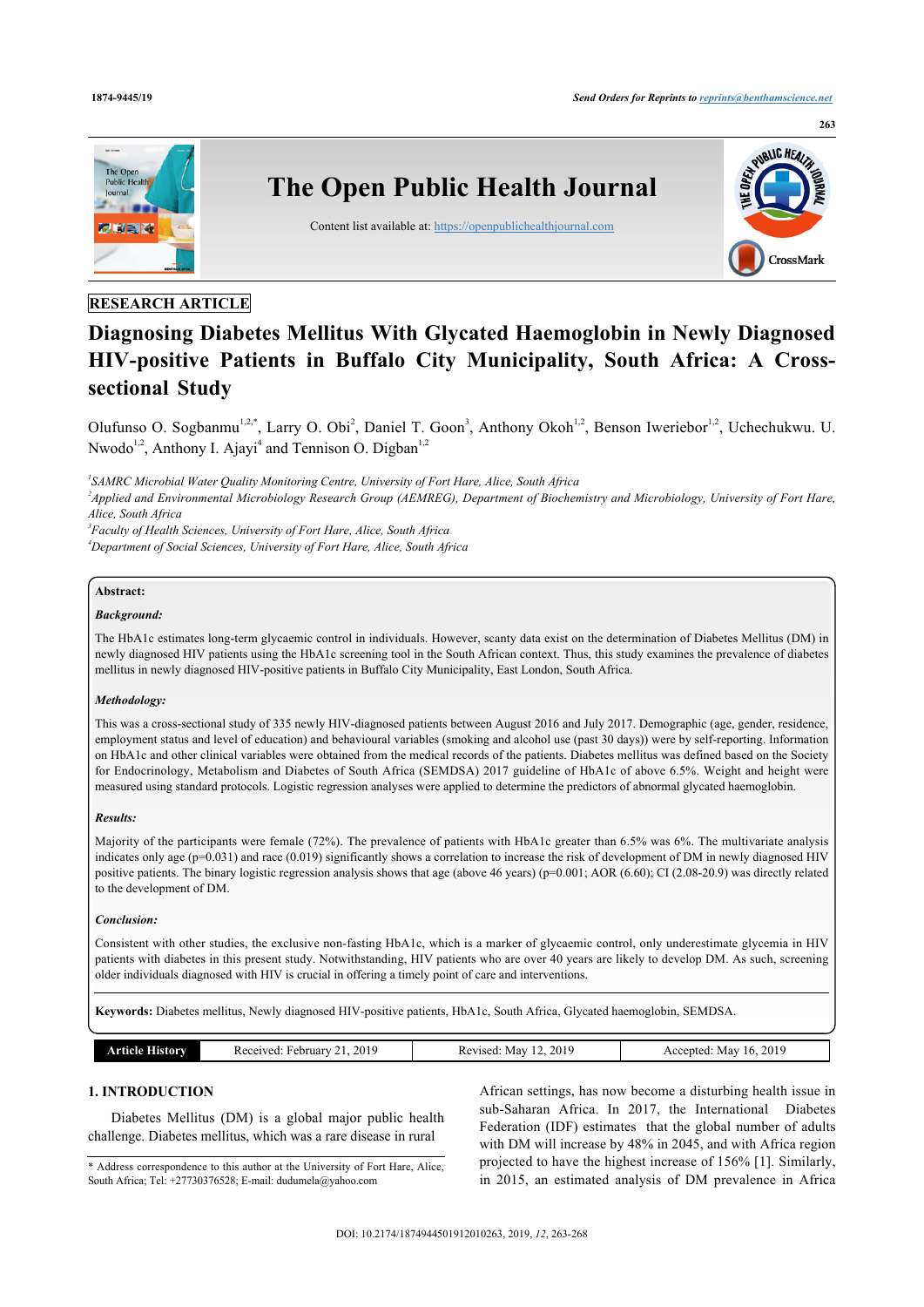shows an increase from 3.2% to 3.7% by 2040 [[2](#page-4-1)]. In South Africa, IDF estimated that 2.3 million people were living with DM in 2015, while a large proportion of people had undiagnosed DM [[2](#page-4-1)]. Perhaps, the surging increases in DM in developing regions of the world could be linked to the ageing population and urbanisation [\[3\]](#page-4-2). Again, in 2015, global mortality attributed directly to DM was 5.1 million deaths [\[2\]](#page-4-1). Worryingly, over 80% DM associated mortality is prevalent in less developed countries [[4](#page-4-3)] where HIV is hyperendemic [[5](#page-4-4)].

Diabetes mellitus prevalence amongst HIV infected individuals can range from 3.8% [[6](#page-4-5)] to about 15.1% [\[7\]](#page-4-6). The literature has indicated that older age, a higher BMI, preexisting condition such as hypertension [\[7](#page-4-6)], the role of antiretroviral therapy (ART)[[8](#page-4-7), [9\]](#page-4-8), and gender, duration of HIV infection, CD4 count, viral burden, socioeconomic status, culture and body composition indicators[[10\]](#page-4-9) are the determinants of increased risk of acquisition of DM in HIV infected individuals. The longer the period of HIV infection, higher viral load of above 5 log copies and a low CD4 count are a direct contributor to the development of DM in HIV positive patients [[11\]](#page-4-10). In addition, co-infection of hepatitis C virus with HIV predisposes one to the development of DM; which is attributed to the production of intrahepatic tumornecrosis factor with subsequent hepatic steatosis that leads to the development of insulin resistance [[12\]](#page-5-0).

Patients could actually present in different ways with HIV and DM; patients diagnosed with DM at the onset of HIV infection, and with hyperglycaemia upon initiating therapy [[13\]](#page-5-1). HIV infected individuals suffer from insulin resistance and not insulin deficiency. It is observed that impaired glucose tolerance and insulin resistance precede the development of weight loss in such patient [\[14](#page-5-2)].

HIV-infected individuals who develop the metabolic syndrome (inclusive of DM) exhibit inflammatory and adipocytes problems (elaboration of high levels of C-reactive protein (CRP) and leptin) and lower adiponectin levels which likely result to the pathogenesis of diabetes [\[9](#page-4-8)]. Thus, some guidelines advice for the use of fasting and postprandial glucose values for screening and during monitoring of therapy are encouraged[[13\]](#page-5-1). The Society for Endocrinology, Metabolism and Diabetes of South Africa (SEMDSA) guideline has advocated for the use of HbA1c for screening for DM because it offers them to make immediate management decisions based on glycaemic control that the patient has achieved over the preceding three months [[14\]](#page-5-2), and provides an accurate measure in a non-fasting state. The SEMDSA recommends diagnostic criteria of HbA1c≥6.5% for diabetes [[15\]](#page-5-3). The use of glycated haemoglobin (HbA1c) increases diagnostic accuracy, but the extent of association between HIV and DM might not be clearly delineated [[16\]](#page-5-4). The twin burden of DM and HIV would place a significant economic strain on regions with already poor constrained resources, particularly, in the Eastern Cape Province, which is one of the poorest provinces in South Africa. In addition, the economic implications for patients and their families are enormous. Therefore, diagnosis of DM in newly diagnosed HIV patients is important to inform health managers for optimal management strategies to reduce twin prevalence of diabetes and HIV

related morbidity and mortality. In this context, this study aims to determine the proportion of newly diagnosed HIV patients with diabetes mellitus using the HbA1c screening tool in low resource settings in the Eastern Cape, South Africa.

## **2. MATERIALS AND METHODS**

Data from this study was from the 'Genetic Characteristics of HIV-1, and Determinants of Late Presentation for Care and Prevalence of Diabetes Mellitus among Newly Diagnosed HIV Patients Cohort Study' in the Eastern Cape, South Africa. The details regarding the setting, design, sample and sampling procedure of this present study have been previously published [[17](#page-5-5)]. Briefly, the study involved 335 randomly selected new HIV-diagnosed patients attending health facilities in the study setting between August 2016 and July 2017. Participants' demographic information includes age, gender, place of residence, employment status and level of education. In addition, behavioural variables: smoking and alcohol use (past 30 days) was obtained by self-reporting. Information pertaining to HbA1c and other clinical variables was obtained from the medical records of the patients.

The International Society for the Advancement of Kinanthropometry protocol[[18](#page-5-6)] was used to measure the weight and height of the participants. Body weight was measured in light clothing without shoes using a calibrated digital electronic weighing scale (Seca 813, Seca, UK) to the nearest 0.1 kilogram. A calibrated vertical stadiometer (Seca Portable 217 Seca, UK) was used to measure height to the nearest 0.1 centimetre. Body mass index (BMI) was calculated by dividing body weight (kg) by height squared  $(m^2)$ . Overweight and obesity were defined as  $>25.0$ kg/m-29.9kg/m<sup>2</sup> and  $\geq$ 30kg/m<sup>2</sup>, respectively [\[19](#page-5-7)]. Diabetes mellitus was defined as HbA1c of ≥6.5% according to the 2017 SEMDSA guideline [[15\]](#page-5-3).

## **2.1. Ethics Approval**

The University of Fort Hare Ethical Committee gave ethical approval for the study (REC 270710028RA level 01). Permission was obtained from the Eastern Cape Health Department (Ref: EC\_2016RP22\_139) prior to data collection. The aim and nature of the study were explained to the participants; and only participants who signed the informed consent form were selected to participate in the study.

## **2.2. Data Analysis**

Descriptive statistics of frequency counts and percentages were applied to summarize the variables. Multiple logistics regression was performed to calculate odds ratios (OR) and 95% confidence interval (CI) to determine the association of demographic variables and HbA1c. A p-value of 0.05 was considered statistically significant. All the statistical analyses were done using the Statistical Package for Social Sciences (SPSS) version 22.0, Chicago, IL, USA.

## **3. RESULTS**

Of the 335 participants, surveyed analysis was conducted on 330 participants who had completed glycated HbA1c result. The majority of the participants were women (226/69%), single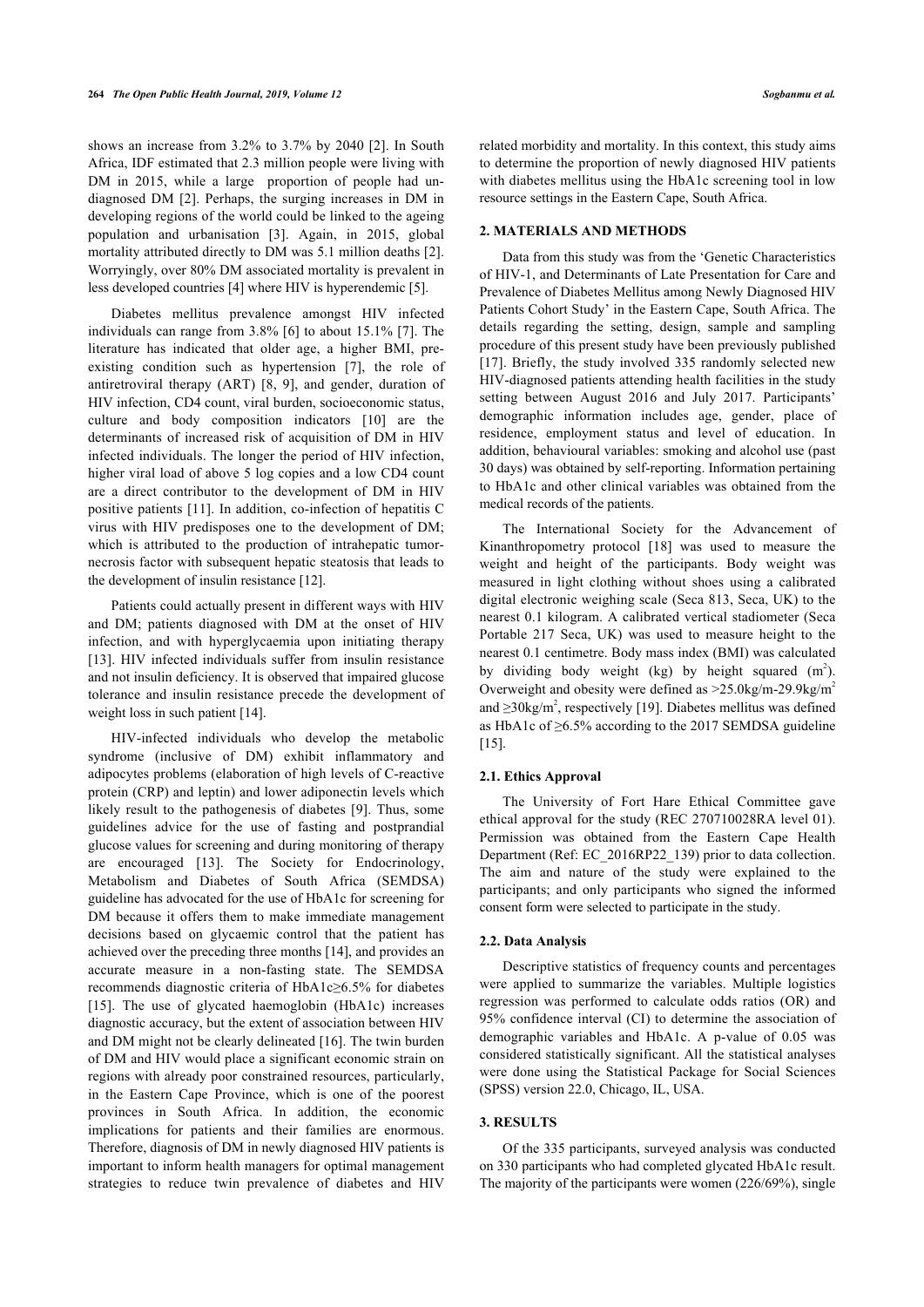(271/81.4%), unemployed (199/59.6%), and had secondary education (180/54.1%). Of the participants surveyed, 9.6% (32) were under-weight, 155 (46.9%) had normal weight, 60  $(18.1\%)$  and  $(12.1\%)$  were overweight and obese, respectively. Twenty-six percent of the participants consumed alcohol, and less than 20% (57) were smokers (data not shown). The prevalence of newly diagnosed HIV patients with an HbA[1](#page-3-0)c  $\geq$ 6.5% was 6% Fig. (1). Over half the patients were asymptomatic of any underlying HIV related illness, and about

45% of the patient had a stage 3 or 4 AIDS-defining illness.

Of all the factors in the multivariate analysis, only age  $(p=0.031)$  and race  $(0.019)$  show a significant association of increased risk of development of DM in newly diagnosed HIV positive patients (Table **1**). However, the binary logistic regression analysis (Table **[2](#page-3-1)**), shows that age (above 46 years) (p=0.001; AOR (6.60); CI (2.08-20.9) was directly related to the development of DM.

| Table 1. Determinants of dm (glycated haemoglobin greater than 6.5%) in newly diagnosed HIV positive patients |  |  |  |
|---------------------------------------------------------------------------------------------------------------|--|--|--|
|                                                                                                               |  |  |  |

| <b>Variables</b>                        | HbA1c <6.5                  | HbA1c $\geq 6.5$         | P-value                  |
|-----------------------------------------|-----------------------------|--------------------------|--------------------------|
| Age                                     | $\blacksquare$              | $\Box$                   | $\overline{a}$           |
| <46 years                               | 265 (95.0)                  | 14(5.0)                  | 0.031                    |
| $\geq$ 46 years                         | 45 (86.5)                   | 7(13.5)                  | $\frac{1}{2}$            |
| Sex                                     |                             | $\Box$                   | $\Box$                   |
| Male                                    | 95 (91.3)                   | 9(8.7)                   | 0.179                    |
| Female                                  | 214 (94.7)                  | 12(5.3)                  | $\overline{\phantom{a}}$ |
| Level of Education                      | $\Box$                      | $\blacksquare$           | $\blacksquare$           |
| No formal education                     | 39 (92.9)                   | 3(7.1)                   | 0.738                    |
| Primary                                 | 50 (96.2)                   | 2(3.8)                   | $\frac{1}{2}$            |
| Secondary                               | 168 (94.4)                  | 10(5.6)                  |                          |
| Tertiary                                | 53 (91.4)                   | 5(8.6)                   | ÷                        |
| Alcohol use                             | $\sim$                      | $\sim$                   | ÷,                       |
| Yes                                     | 82 (92.1)                   | 7(7.9)                   | 0.278                    |
| No                                      | 227 (94.6)                  | 13(5.4)                  | $\frac{1}{2}$            |
| Smoking                                 | $\Box$                      | $\overline{\phantom{a}}$ | $\blacksquare$           |
| Yes                                     | 52 (91.2)                   | 5(8.8)                   | 0.361                    |
| No                                      | 257 (94.5)                  | 15(5.5)                  | $\blacksquare$           |
| Race                                    | $\mathbb{L}$                | $\Box$                   | ÷                        |
| <b>Black</b>                            | 299 (94.0)                  | 19(6.0)                  | 0.019                    |
| White                                   | 4(66.7)                     | 2(33.3)                  | $\blacksquare$           |
| Coloured                                | 7(100.0)                    | 0(0.0)                   | $\blacksquare$           |
| Employment status                       | $\mathcal{L}_{\mathcal{A}}$ | $\Box$                   | $\blacksquare$           |
| Unemployed                              | 185 (93.9)                  | 12(6.1)                  | 0.495                    |
| Employed                                | 125(93.3)                   | 9(6.7)                   | $\overline{\phantom{a}}$ |
| Body mass index (kg/m <sup>2</sup> )    | $\overline{\phantom{a}}$    | $\Box$                   | $\overline{\phantom{a}}$ |
| Underweight                             | 28 (87.5)                   | 4(12.5)                  | 0.528                    |
| Normal weight                           | 145 (93.5)                  | 10(6.5)                  | $\blacksquare$           |
| Overweight                              | 57 (95.0)                   | 3(5.0)                   | ۰                        |
| Obesity                                 | 38 (95.0)                   | 2(5.0)                   | $\frac{1}{2}$            |
| WHO clinical stage                      | $\blacksquare$              | $\overline{\phantom{a}}$ | $\overline{\phantom{a}}$ |
| Stage 1                                 | 160 (94.7)                  | 9(5.3)                   | 0.724                    |
| Stage 2                                 | 8(88.9)                     | 1(11.1)                  | $\blacksquare$           |
| Stage 3                                 | 113 (93.4)                  | 8(6.6)                   | $\overline{\phantom{a}}$ |
| Stage 4                                 | 27 (90.0)                   | 3(10.0)                  | $\overline{\phantom{a}}$ |
| Stage at presentation                   | $\overline{\phantom{a}}$    | $\overline{\phantom{a}}$ | $\blacksquare$           |
| Late presentation with advanced disease | 108(92.3)                   | 9(7.7)                   | 0.728                    |
| Late presenter                          | 77(95.1)                    | 4(4.9)                   | ۰                        |
| Early presenter                         | 123(93.9)                   | 8(6.1)                   | $\overline{\phantom{a}}$ |
| CD4 Count                               | $\overline{\phantom{a}}$    | $\blacksquare$           | $\blacksquare$           |
| 501 and above                           | 63 (92.6)                   | 5(7.4)                   | 0.531                    |
| 350-500                                 | 56 (98.2)                   | 1(1.8)                   | $\blacksquare$           |
| 100-349                                 | 113(93.4)                   | 8(6.6)                   | $\blacksquare$           |
| $1-99$                                  | 56 (93.3)                   | 4(6.7)                   | $\sim$                   |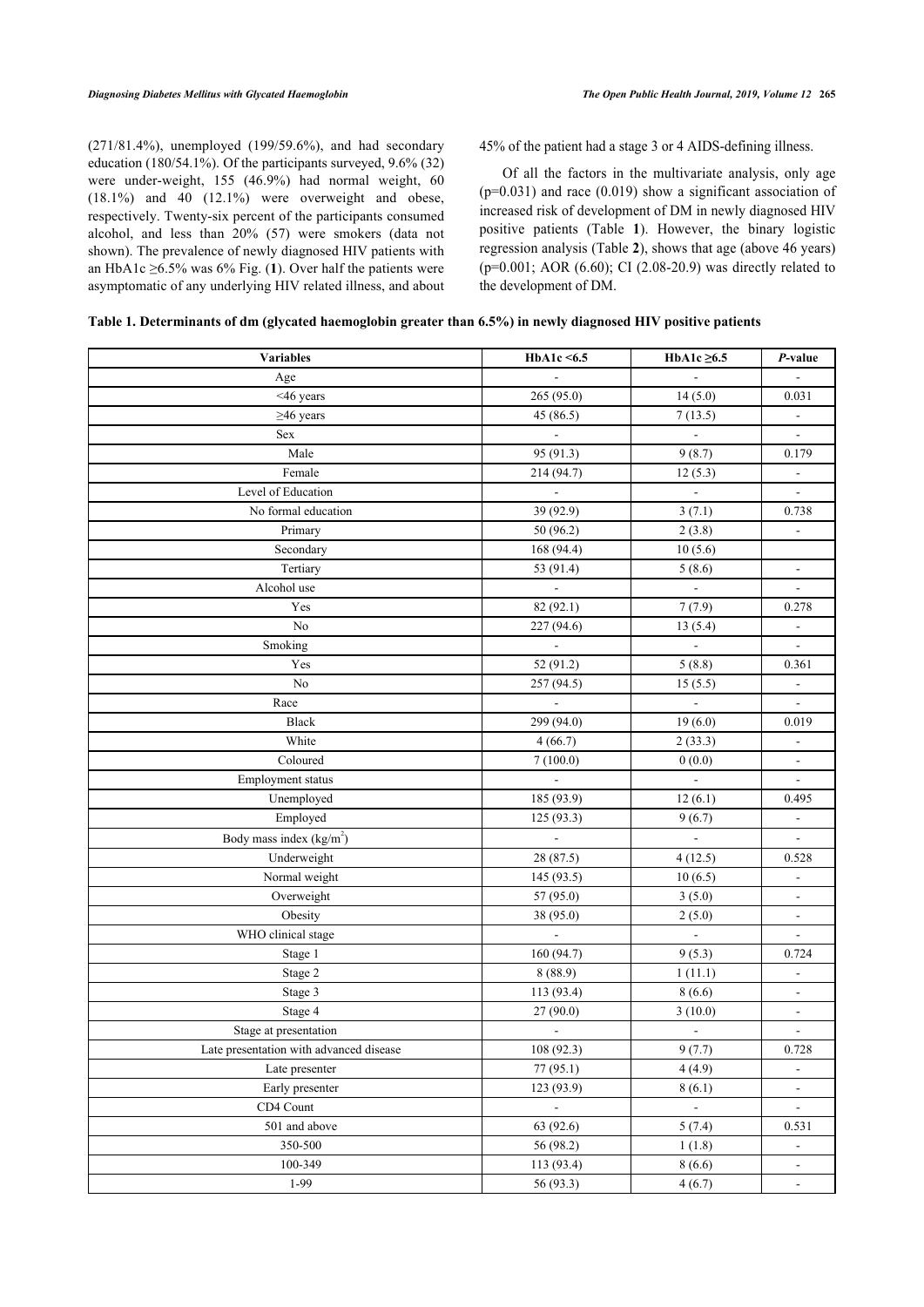| <b>Variables</b>    | <b>Beta</b>              | Wald                        | <b>AOR</b>               | CI                     | p-value                  |
|---------------------|--------------------------|-----------------------------|--------------------------|------------------------|--------------------------|
| Age                 | $\blacksquare$           | $\mathcal{L}_{\mathcal{A}}$ | $\mathbf{u}$             | $\blacksquare$         | $\blacksquare$           |
| $\geq$ 46 years     | 1.89                     | 10.24                       | 6.60                     | 2.08-20.94             | 0.001                    |
| $<$ 46 years (Ref)  | $\mathbf{r}$             | $\mathbf{r}$                | $\blacksquare$           | $\mathbf{r}$           | $\overline{\phantom{a}}$ |
| <b>Sex</b>          | $\blacksquare$           | $\blacksquare$              | $\blacksquare$           | $\blacksquare$         | $\blacksquare$           |
| Male                | 0.55                     | 0.78                        | 1.73                     | $0.51 - 5.87$          | 0.377                    |
| Female (Ref)        | L.                       | $\overline{\phantom{a}}$    | $\overline{\phantom{a}}$ |                        | $\overline{\phantom{0}}$ |
| Level of education  | $\mathbf{r}$             | $\mathbf{r}$                | $\blacksquare$           | $\blacksquare$         | $\overline{\phantom{a}}$ |
| No formal education | $-0.82$                  | 0.89                        | 0.44                     | $0.08 - 2.53$          | 0.359                    |
| Primary             | $-1.56$                  | 0.94                        | 0.21                     | $0.03 - 1.34$          | 0.098                    |
| Secondary           | $-0.96$                  | 0.67                        | 0.38                     | $0.10 - 1.42$          | 0.152                    |
| Tertiary (Ref)      | $\overline{a}$           | $\mathbb{Z}^{\mathbb{Z}}$   | $\omega$                 | $\blacksquare$         | $\blacksquare$           |
| Alcohol use         | $\blacksquare$           | $\blacksquare$              | $\blacksquare$           | $\blacksquare$         | $\blacksquare$           |
| Yes                 | 0.18                     | 0.07                        | 1.20                     | 0.32-4.47              | 0.791                    |
| No (Ref)            | $\overline{a}$           | $\blacksquare$              | $\overline{\phantom{a}}$ | $\Box$                 | $\blacksquare$           |
| Smoking             | $\overline{a}$           | $\mathbf{r}$                | $\blacksquare$           | $\blacksquare$         | $\overline{\phantom{a}}$ |
| Yes                 | 0.22                     | 0.08                        | 1.25                     | $0.27 - 5.67$          | 0.775                    |
| No (Ref)            | $\overline{a}$           | $\mathbf{r}$                | $\mathbf{r}$             | $\blacksquare$         | $\overline{\phantom{a}}$ |
| Employment status   | L.                       | $\mathbf{L}$                | $\overline{\phantom{a}}$ | $\equiv$               | $\overline{a}$           |
| Unemployed          | $-0.39$                  | 0.49                        | 0.68                     | $0.23 - 2.02$          | 0.48                     |
| Employed (Ref)      | $\blacksquare$           | $\omega$                    | $\mathbf{r}$             | $\blacksquare$         | $\blacksquare$           |
| CD4 Count           | $\overline{a}$           | $\blacksquare$              | $\sim$                   | $\mathbf{a}^{\dagger}$ | $\equiv$                 |
| 501 and above       | 0.461                    | 0.30                        | 1.59                     | $0.30 - 8.29$          | 0.585                    |
| 350-500             | $-1.16$                  | 0.97                        | 0.31                     | $0.03 - 3.15$          | 0.325                    |
| 100-349             | 0.41                     | 0.35                        | 1.50                     | 0.39-5.80              | 0.556                    |
| $1-99$ (Ref)        | $\overline{\phantom{a}}$ | $\blacksquare$              | $\sim$                   | $\blacksquare$         | ٠                        |

<span id="page-3-1"></span>

| Table 2. Binary logistic regression showing determinants of abnormal glycated haemoglobin in newly diagnosed hiv positive |  |  |  |  |  |
|---------------------------------------------------------------------------------------------------------------------------|--|--|--|--|--|
| patients                                                                                                                  |  |  |  |  |  |

<span id="page-3-0"></span>

Fig. (1). Diabetes prevalence.

## **4. DISCUSSION**

The present study has highlighted a DM prevalence of 6% among newly diagnosed HIV infected individuals. This is lower than Abebe *et al.* [[20\]](#page-5-1) study that compared DM prevalence between pre-ART and patient on ART and reported a higher DM prevalence in the pre-ART population. Similar

findings of higher prevalence of DM have been reported in a retrospective database analysis of HIV infected individual in the USA; however, the authors failed to compare between pre-ART patient and ART using patients [[6\]](#page-4-5). HbA1c reflects longterm glucose status of a person with DM. Shortcomings exist regarding its ability to estimate glycemia in an HIV infected individual [[21](#page-5-8)]. Another recommendation was to avoid its use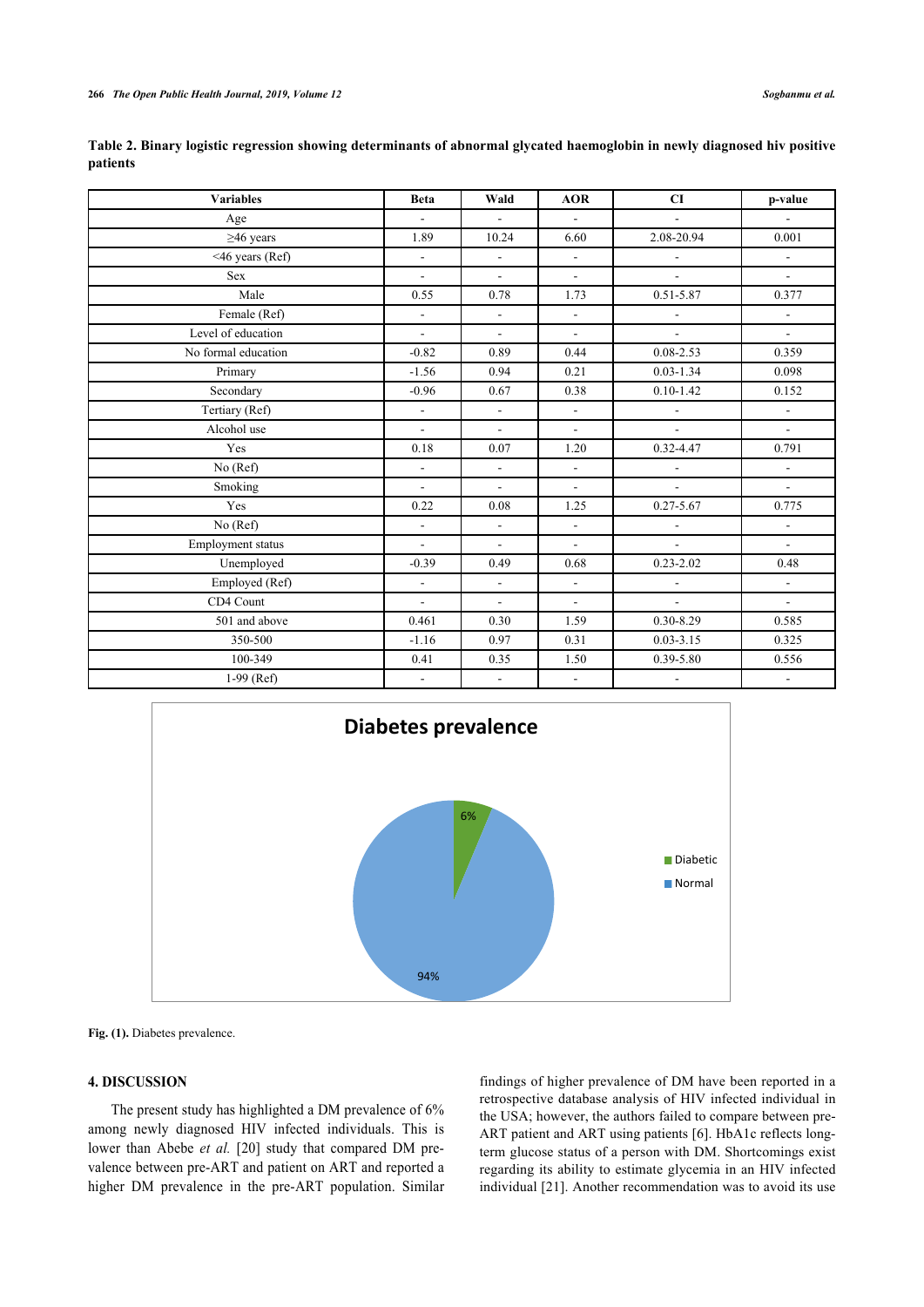because of high HbA1c-glucose disparity in patients with high mean corpuscular volume (MCV), concurrent NRTI use (esp. abacavir) and low CD4 count [\[22](#page-5-9)], explain in the light of the possibility of HIV infected individuals with fast red blood cells turnover. Given the probable incongruence between HbA1c and glycaemic control, fasting blood sugar is clinically desirable DM [[21](#page-5-8)]. One study found HbA1c insensitive, yet a specific diagnostic tool for diabetes in HIV-infected individuals [\[22](#page-5-9)]. However, we adopted the use of the HbA1c in this study based on the decreased likelihood of patient presenting to the clinic at a fasting state, and the cross-sectional nature of the study. Other reasons attributed to the poor performance of HbA1c in underestimating glycemia in HIV infected individuals include a high level of haemolysis among HIV infected individuals [\[20](#page-5-1)].

In this present study, the majority of the participants above 46 years of age had an increased risk of developing type 2 DM. This was similar to findings in a diverse cohort conducted in the United Kingdom where the risk of developing diabetes was significant in individuals with age above 49 years [\[7\]](#page-4-6). The role of ART in the development of type 2 DM has been demonstrated [\[23](#page-5-10)], however, our study focused mainly on patients not exposed to ART. In contrast to other studies, the present study found no association between gender, level of education, body mass index, smoking, alcohol use, stage of HIV illness and risk of developing DM [[24](#page-5-11) - [26](#page-5-12)].

## **5. LIMITATIONS**

<span id="page-4-2"></span><span id="page-4-1"></span><span id="page-4-0"></span>The use of HbA1c for the diagnosis of DM in HIV infected individuals might have underestimated glycaemia among the sample in this present study. In addition, the cross-sectional nature of the study limits the ability to draw an association between variables. Additionally, given the small sample size of the study, coupled with the fact that the study was conducted in only five selected health facilities in the Buffalo City Municipality, the findings cannot be generalised to the entire Province nor South Africa.

## <span id="page-4-4"></span><span id="page-4-3"></span>**CONCLUSION**

<span id="page-4-5"></span>Notwithstanding, the role of HbA1c in diagnosing diabetes HIV infected individuals. The present study demonstrates a low prevalence of DM among newly diagnosed HIV patients in this understudied, and resource-limited setting. In addition, increasing age is a likely factor for the development of DM among the participants. Therefore, regular screening of newly diagnosed HIV positive patients for DM is important for timely health care interventions.

## <span id="page-4-7"></span><span id="page-4-6"></span>**ETHICS APPROVAL AND CONSENT TO PARTI-CIPATE**

<span id="page-4-8"></span>The University of Fort Hare Ethical Committee gave ethical approval for the study (REC 270710028RA level 01). Permission was obtained from the Eastern Cape Health Department (Ref: EC\_2016RP22\_139) prior to data collection.

## <span id="page-4-9"></span>**HUMAN AND ANIMAL RIGHTS**

<span id="page-4-10"></span>No animals were used in this research. All human research procedures followed were in accordance with the ethical standards of the committee responsible for human experimentation (institutional and national), and with the Helsinki Declaration of 1975, as revised in 2013.

## **CONSENT FOR PUBLICATION**

Wrtten informed consent was obtained from all participants.

#### **AVAILABILITY OF DATA AND MATERIALS**

The authors confirm that the data supporting the findings of this research are available within the article.

## **FUNDING**

Financial support was received from the Discovery Foundation and South Africa Medical Research Council (#SAMRC/UFH/P790) for this study.

## **CONFLICT OF INTEREST**

The authors declare that there is no conflict of interest, financial or otherwise.

## **ACKNOWLEDGEMENTS**

We would like to thank the staff of the Eastern Cape Department of Health for their help rendered during data collection. Finally, the participants for agreeing to participate in this study.

### **REFERENCES**

- [1] IDF Diabetes Atlas, 8 ed Int Diabetes Fed 2017 [12 March 2019][;http://www.idf.org/diabetesatlas](http://www.idf.org/diabetesatlas)
- [2] IDF Diabetes Atlas, 7 ed Int Diabetes Fed 2015 [12 March 2019][;http://www.idf.org/diabetesatlas](http://www.idf.org/diabetesatlas)
- [3] Mbanya JCN, Motala AA, Sobngwi E, Assah FK, Enoru ST. Diabetes in sub-Saharan Africa. Lancet 2010; 375(9733): 2254-66. [\[http://dx.doi.org/10.1016/S0140-6736\(10\)60550-8](http://dx.doi.org/10.1016/S0140-6736(10)60550-8)] [PMID: [20609](http://www.ncbi.nlm.nih.gov/pubmed/20609%20971) [971](http://www.ncbi.nlm.nih.gov/pubmed/20609%20971)]
- [4] Global Health Observatory Data Repository 2014 [10 April 2017][;http://apps.who.int/gho/data/view.main.22100WHO](http://apps.who.int/gho/data/view.main.22100WHO)
- [5] Global AIDS Report2012 [http:// www.unaids.org/ sites / default /](http://www.unaids.org/sites/default/files/media_asset/20121120_UNAIDS_Global_Report_2012_with_annexes_en_1.pdf) [files/media\\_asset](http://www.unaids.org/sites/default/files/media_asset/20121120_UNAIDS_Global_Report_2012_with_annexes_en_1.pdf) [/20121120\\_UNAIDS\\_Global\\_Report\\_2012\\_with\\_annexes\\_en\\_1.pdf](http://www.unaids.org/sites/default/files/media_asset/20121120_UNAIDS_Global_Report_2012_with_annexes_en_1.pdf)2 017 [23 May 2017];
- [6] Hernandez-Romieu AC, Garg S, Rosenberg ES, Thompson-Paul AM, Skarbinski J. Is diabetes prevalence higher among HIV-infected individuals compared with the general population? Evidence from MMP and NHANES 2009-2010. BMJ Open Diabetes Res Care 2017; 5(1)e000304

[\[http://dx.doi.org/10.1136/bmjdrc-2016-000304\]](http://dx.doi.org/10.1136/bmjdrc-2016-000304) [PMID: [28191320\]](http://www.ncbi.nlm.nih.gov/pubmed/28191320)

- [7] Duncan AD, Goff LM, Peters BS. Type 2 diabetes prevalence and its risk factors in HIV: A cross-sectional study. PLoS One 2018; 13(3)e0194199
	- [\[http://dx.doi.org/10.1371/journal.pone.0194199\]](http://dx.doi.org/10.1371/journal.pone.0194199) [PMID: [29529066\]](http://www.ncbi.nlm.nih.gov/pubmed/29529066)
- [8] Salehian B, Bilas J, Bazargan M, Abbasian M. Prevalence and incidence of diabetes in HIV-infected minority patients on protease inhibitors. J Natl Med Assoc 2005; 97(8): 1088-92. [\[http://dx.doi.org/10.1186/s13104-018-3144-9\]](http://dx.doi.org/10.1186/s13104-018-3144-9) [PMID: [16173323](http://www.ncbi.nlm.nih.gov/pubmed/16173323)]
- [9] Samaras K. Prevalence and pathogenesis of diabetes mellitus in HIV-1 infection treated with combined antiretroviral therapy. J Acquir Immune Defic Syndr 2009; 50(5): 499-505. [\[http://dx.doi.org/10.1097/QAI.0b013e31819c291b\]](http://dx.doi.org/10.1097/QAI.0b013e31819c291b) [PMID: [19223](http://www.ncbi.nlm.nih.gov/pubmed/19223%20782) [782](http://www.ncbi.nlm.nih.gov/pubmed/19223%20782)]
- [10] Ledergerber B, Furrer H, Rickenbach M, et al. Factors associated with the incidence of type 2 diabetes mellitus in HIV-infected participants in the Swiss HIV Cohort Study. Clin Infect Dis 2007; 45(1): 111-9. [\[http://dx.doi.org/10.5167/uzh-155614\]](http://dx.doi.org/10.5167/uzh-155614) [PMID: [17554711\]](http://www.ncbi.nlm.nih.gov/pubmed/17554711)
- [11] Butt AA, McGinnis K, Rodriguez-Barradas MC, *et al.* HIV infection